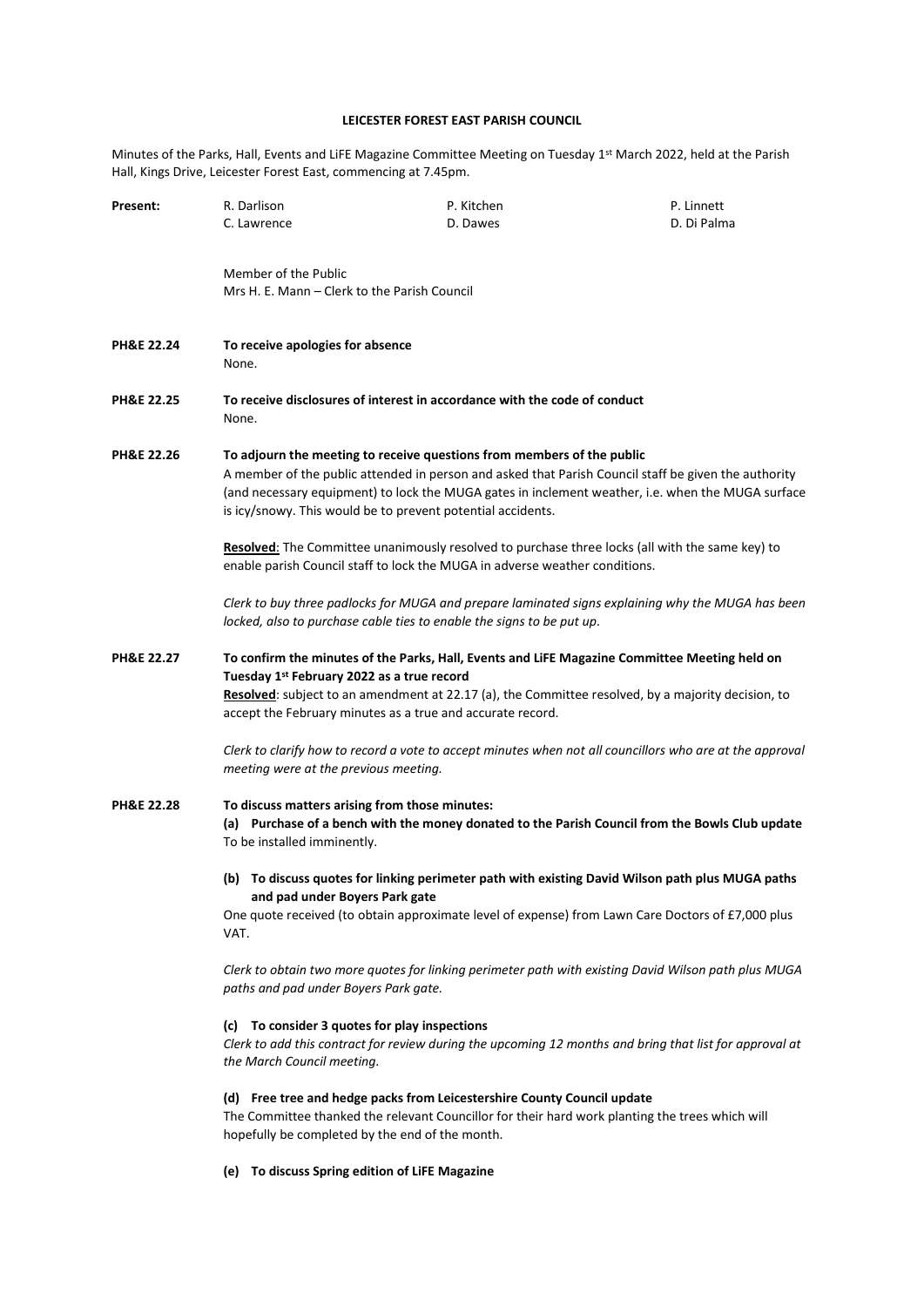One quote has been received for printing the spring edition of LiFE, from Norwood Press, dependent on the number of pages printed.

The Clerk is working towards a mid-May publication date.

*Clerk to:*

- *obtain two more quotations for printing and distribution of the spring edition of LiFE magazine.*
- *Clerk to include the following in the spring edition of LiFE: pictures of the new trees being planted, a photograph of TCV working on the parks, photographs of the new MUGA, a question on whether a new noticeboard outside the Forest Park restaurant would be welcomed by residents.*

**PH&E 22.29 Forest East Park, Kings Walk Park and Spinney matters** None.

**PH&E 22.30 To discuss other Parks and Halls Matters**

**(a) To discuss possible damage to residents' fences on Tristram Close from the Parish Council's hedge**

*After discussion the Clerk was asked to remove 'possible damage to residents' fences on Tristram Close' from the Parish Council's hedge from the agenda.*

**(b) To discuss security guard's recommendation to change internal door between Parish Hall and changing room to a fire door**

The handyman is looking at quotes for doors.

#### **(c) To discuss a new path around the wildflower area**

*Clerk to keep new path around the wildflower area on agenda as she was asked to obtain a quote only once the new benches and planters are purchased and installed.*

**(d) To discuss remedial works to either side of Parish Hall entrance gates to make good before new Grounds Maintenance Contract is started**

*One quotation has been received from Lawn Care Doctors of £4,980 plus VAT so Clerk to obtain two further quotes.*

#### **(e) To discuss quote for redecoration of Parish Hall**

**Resolved:** The Committee unanimously voted to accept LFE Painters and Decorators quote of £700 to redecorate the Parish Hall; their work was of a very high quality when they redecorate the foyer.

*Clerk to inform LFE Painters and Decorators of the Parish Council's decision and ask that the work be completed before the end of the financial year and at a time when the hall is not in use by hirers if possible.*

*The Parish Council has the power to spend money on maintaining its Parish Hall under the Local Government (Miscellaneous Provisions) Act 1976, s. 19.*

## **(f) To discuss dripping pipe from boiler vent on outside of Parish Hall**

This has been fixed today.

### **(g) To discuss locking the MUGA during bouts of icy weather**

Discussed in the public participation section of the agenda, PH&E 22.26, above.

### **(h) To consider replacing wooden bollards at edge of playing fields for boulders** *Clerk to get prices for removing the wooden bollards and installing large boulders.*

### **(i) To consider purchasing a wheelchair for use in emergencies at the Parish Hall**

**Resolved**: The Committee unanimously resolved to purchase an inexpensive wheelchair to be kept in the storeroom.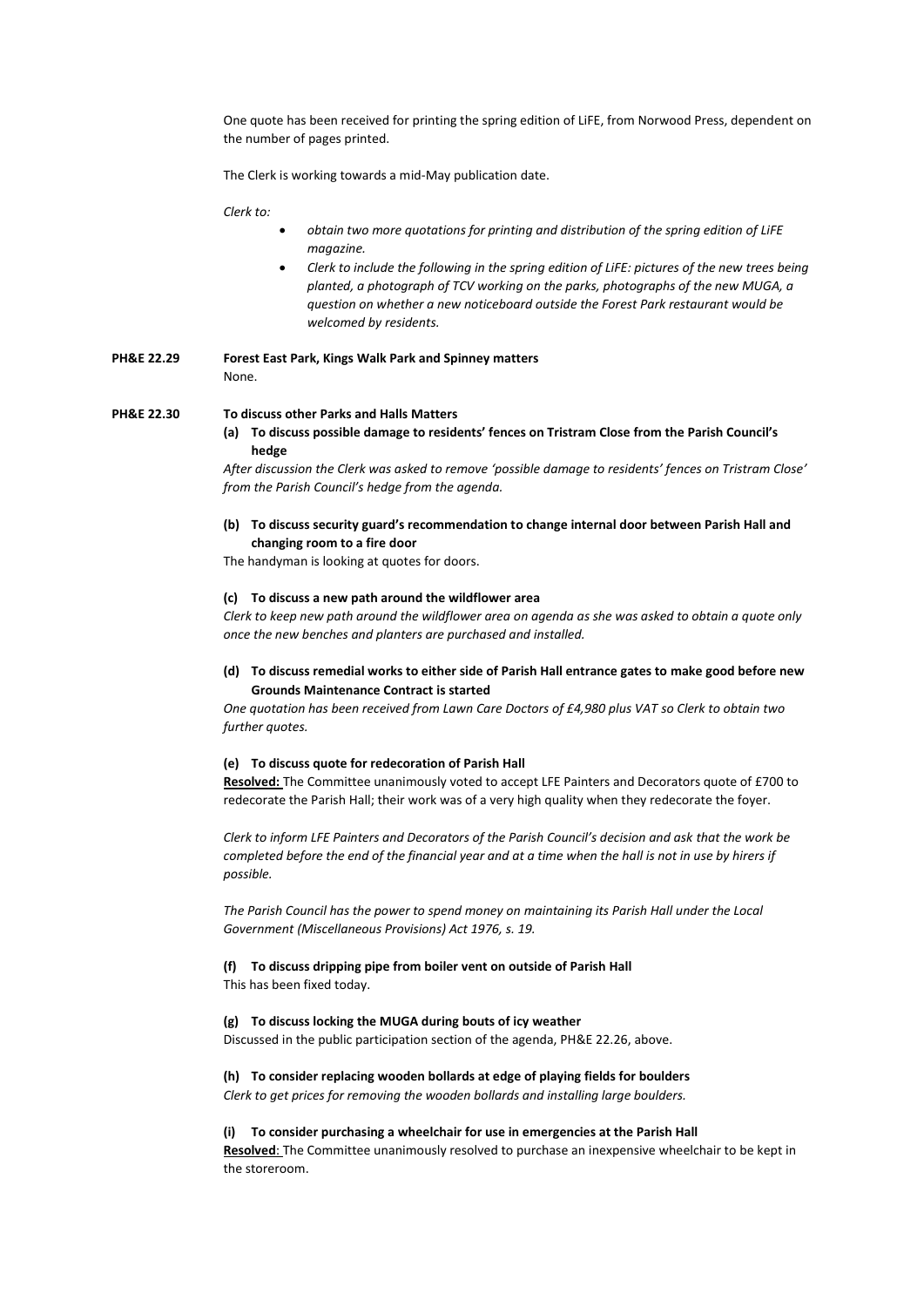*Clerk to purchase inexpensive wheelchair and inform all hirers and Council staff of this.*

*The Parish Council has the power to equip its Parish Hall under the Local Government (Miscellaneous Provisions) Act 1976, s. 19.*

## **(j) To consider taking part in the Great British Spring Clean 2022**

A date was set of Saturday 2nd April 2022, 10am-12noon, for a litter-pick to coincide with the Great British Spring Clean 2022.

*Clerk to:*

- *Inform the Great British Spring Clean team of the Council's litter pick.*
- *Contact rapid Relief Team and ask if they are willing to participate.*
- *Add the litter pick to the Noticeboards, website and Facebook.*
- *Organise litter bags and litter-pickers.*

### **(k) To discuss slabs outside Parish Hall**

*Keep on agenda.*

#### **(l) Reg Neal Room Internet Booster update**

BT sent a new hub in error. TP link booster ordered 28.02.2022.

*The Parish Council has the power to equip its Parish Hall under the Local Government (Miscellaneous Provisions) Act 1976, s. 19.* 

### **(m) To consider moving car park bin to path between Parish Hall and David Wilson estate Resolved**: The Committee unanimously agreed to move the bin in the car park to the start of the path between the Parish Hall car park and the new David Wilson estate.

*Clerk to ask handyman to move car park bin to path between Parish Hall and David Wilson estate and make secure.*

*The Parish Council has the power to spend money maintaining its Parks under the Open Spaces Act 1906, s. 10.*

**(n) To consider purchasing WW1/WW2 remembrance benches**

Councillors to recommend locations for next meeting*.*

*Clerk to keep WW1/WW2 remembrance benches on agenda.*

## **PH&E 22.31 Events**

**(a) Quiz Night** No update.

#### **(b) Ratby Brass Band performance in 2022**

**Resolved**: The Committee unanimously resolved to ask Ratby Brass Band to perform outdoors on Sunday 18<sup>th</sup> September.

*Clerk to inform Ratby Brass Band of the Committee's decision to ask them to perform outdoors on Sunday 18th September.*

**PH&E 22.32 To discuss MUGA issues:** Covered above.

### **PH&E 22.33 To discuss Blaby District Council's quote for the Waste Management Contract**

**Resolved:** The Committee unanimously resolved to accept Blaby District Council's quotation of £9,700.08 plus VAT for the period 01.04.2022 – 31.03.2023 for litter bin and dog bin emptying plus litter picking. It was noted that Financial Regulation 11.3 had been temporarily suspended to allow the Committee to accept this quotation.